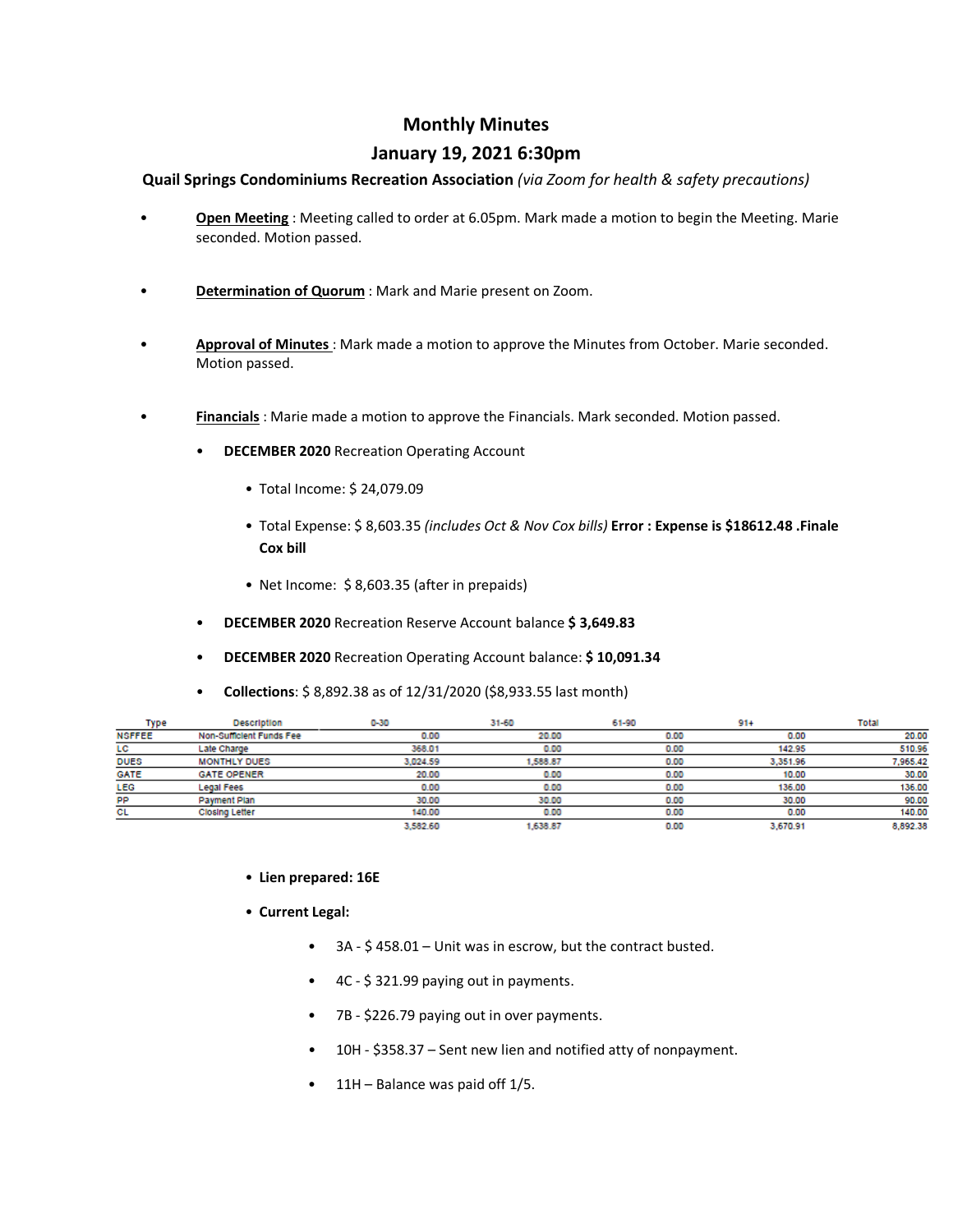- 16E \$389.42 Owner has not pd since July. Unfiled lien created.
- $\bullet$  18A \$547.70 Owner made \$200 pymt 1/14.
- 21G \$540.00 Made payment on account.
- 28A \$320.95 No pymt since Oct. Current lien.
- 30C \$352.64 Made partial over payment.
- 32E \$556.88 Made pymt of \$163 1/15.
- **Filed Lien**:
- **Released Legal**: 20A, 24n, 30g, 11H

#### • **Old Business**

- •
- **New Business**
	- Back gate \$7,125 **Replacing motor, side controller, safety edge, reconnecting system with computer. Marie made a motion to fix the gate as soon as possible, Mark seconded. Motion passed.**

#### • **Announcements and Recommendations to Members**

- **Homeowner Time** : Discussion about back gate, Cox cancellation and Rec. due decrease.
- **Next Board Meeting**: Tuesday February 16, 2021 @ 6:30pm. **Might move to 6.oopm.**
- **Meeting Adjourned** : Mark made a motion to adjourn the Meeting at 6.24pm. Marie seconded. Motion passed.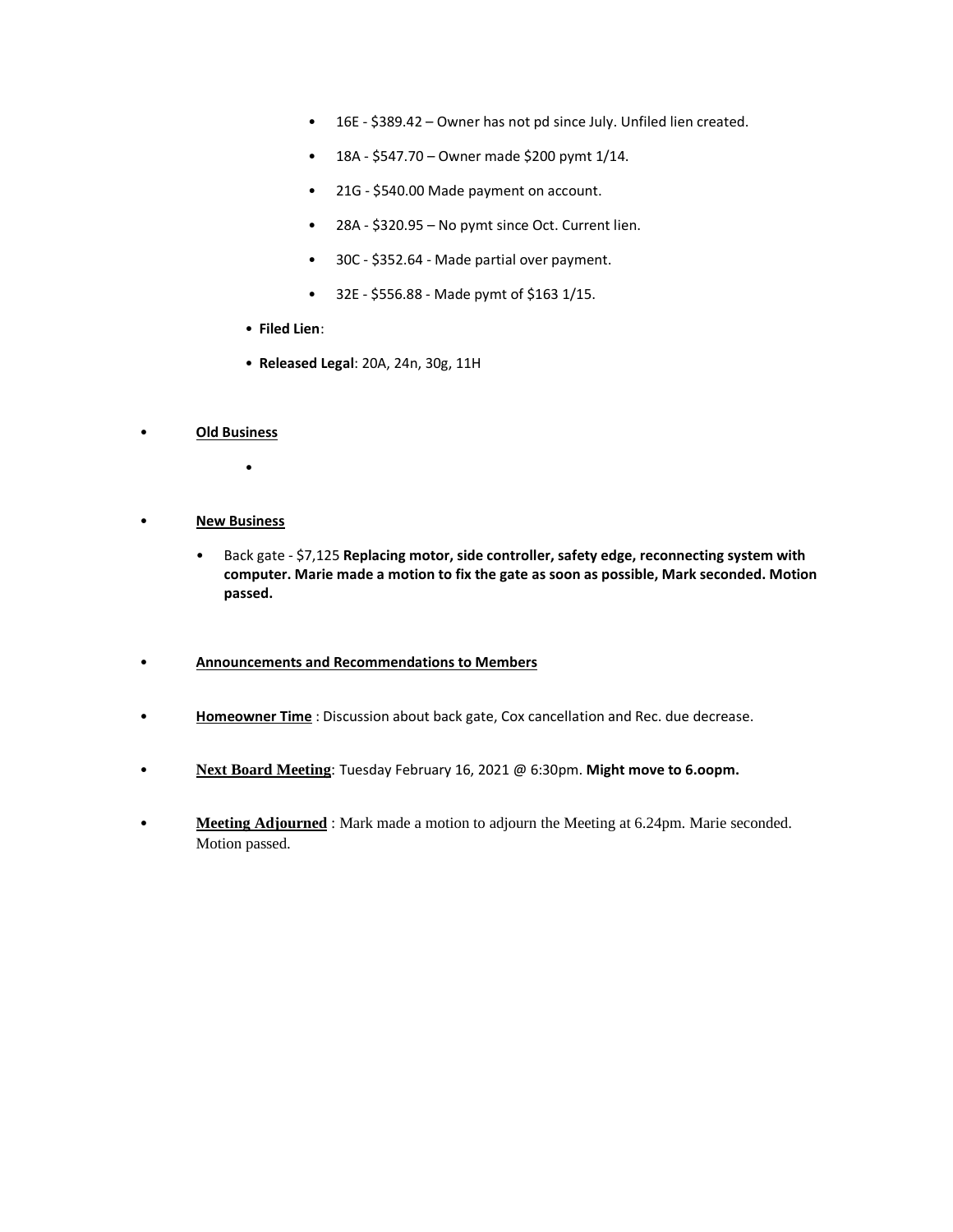# **Budget Comparison**

### Quail Springs Condominium REC *Comparison Periods: 01/01/21 - 01/31/21 and 01/01/21 - 01/31/21 (cash basis)*

|                                              | <b>Actual</b><br>01/01/21 - 01/31/21 | <b>Budget</b><br>$01/21 - 01/21$ | \$ Change   | % Change  | <b>Actual YTD</b><br>01/01/21 - 01/31/21 | <b>Budget YTD</b><br>$01/21 - 01/21$                      | \$ Change   | % Change  |
|----------------------------------------------|--------------------------------------|----------------------------------|-------------|-----------|------------------------------------------|-----------------------------------------------------------|-------------|-----------|
| <b>INCOME</b>                                |                                      |                                  |             |           |                                          |                                                           |             |           |
| 302 Membership Dues Income                   | 20,613.27                            | 19,314.00                        | 1,299.27    | 6.7%      | 20,613.27                                | 19,314.00                                                 | 1,299.27    | 6.7%      |
| 303 Clubhouse Rental Income                  | 84.50                                | 75.00                            | 9.50        | 12.7%     | 84.50                                    | 75.00                                                     | 9.50        | 12.7%     |
| 305 Gate Remote Sales                        | 10.00                                | 0.00                             | 10.00       |           | 10.00                                    | 0.00                                                      | 10.00       |           |
| 307 Interest Income                          | 0.06                                 | 0.45                             | $-0.39$     | $-86.7%$  | 0.06                                     | 0.45                                                      | $-0.39$     | $-86.7%$  |
| 309 Late Fee Income                          | 127.30                               | 112.92                           | 14.38       | 12.7%     | 127.30                                   | 112.92                                                    | 14.38       | 12.7%     |
| 310 Legal Fees                               | 68.00                                | 54.17                            | 13.83       | 25.5%     | 68.00                                    | 54.17                                                     | 13.83       | 25.5%     |
| 312 Advertising Income                       | 0.00                                 | 10.00                            | $-10.00$    | $-100.0%$ | 0.00                                     | 10.00                                                     | $-10.00$    | $-100.0%$ |
| 317 Other Income                             | 0.00                                 | $-1,000.00$                      | 1,000.00    | 100.0%    | 0.00                                     | $-1,000.00$                                               | 1,000.00    | 100.0%    |
| 319 Closing Letters                          | $-17.56$                             | 83.34                            | $-100.90$   | $-121.1%$ | $-17.56$                                 | 83.34                                                     | $-100.90$   | $-121.1%$ |
| 1065 General Reimbursement                   | $-65.00$                             | 0.00                             | $-65.00$    |           | $-65.00$                                 | 0.00                                                      | $-65.00$    |           |
| <b>TOTAL INCOME</b>                          | 20,820.57                            | 18,649.88                        | 2,170.69    | 11.6%     | 20,820.57                                | 18,649.88                                                 | 2,170.69    | 11.6%     |
| <b>EXPENSE</b>                               |                                      |                                  |             |           |                                          |                                                           |             |           |
| 600 Management                               |                                      |                                  |             |           |                                          |                                                           |             |           |
| 6002 Management Fees                         | 0.00                                 | 1,200.00                         | $-1,200.00$ | $-100.0%$ | 0.00                                     | 1,200.00                                                  | $-1,200.00$ | -100.0%   |
| 6004 In-House Administrion                   | 525.00                               | 500.00                           | 25.00       | 5.0%      | 525.00                                   | 500.00                                                    | 25.00       | 5.0%      |
| 600 Other Management                         | 1,444.75                             | 0.00                             | 1,444.75    |           | 1,444.75                                 | 0.00                                                      | 1,444.75    |           |
| 600 Total Management                         | 1,969.75                             | 1,700.00                         | 269.75      | 15.9%     | 1,969.75                                 | 1,700.00                                                  | 269.75      | 15.9%     |
| 604 Utilties                                 |                                      |                                  |             |           |                                          |                                                           |             |           |
| 6042 Electric                                | 399.00                               | 583.34                           | $-184.34$   | $-31.6%$  | 399.00                                   | 583.34                                                    | $-184.34$   | $-31.6%$  |
| 6043 Telephone                               | 264.87                               | 195.84                           | 69.03       | 35.2%     | 264.87                                   | 195.84                                                    | 69.03       | 35.2 %    |
| 6045 Water And Sewer Utility                 | 193.11                               | 183.34                           | 9.77        | 5.3%      | 193.11                                   | 183.34                                                    | 9.77        | 5.3%      |
| 6046 Trash Removal                           | 3,057.24                             | 3,200.00                         | $-142.76$   | $-4.5%$   | 3,057.24                                 | 3,200.00                                                  | $-142.76$   | $-4.5%$   |
| 604 Total Utilties                           | 3,914.22                             | 4,162.52                         | $-248.30$   | $-6.0%$   | 3,914.22                                 | 4,162.52                                                  | $-248.30$   | $-6.0%$   |
| 607 Repairs & Maintenance                    |                                      |                                  |             |           |                                          |                                                           |             |           |
| 608 Landscaping                              |                                      |                                  |             |           |                                          |                                                           |             |           |
| 6081 Contract Landscaping                    | 4,300.00                             | 4,400.00                         | $-100.00$   | $-2.3%$   | 4,300.00                                 | 4,400.00                                                  | $-100.00$   | $-2.3%$   |
| 6082 In-House Landscaping                    | 87.50                                | 100.00                           | $-12.50$    | $-12.5%$  | 87.50                                    | 100.00                                                    | $-12.50$    | $-12.5%$  |
| 608 Total Landscaping                        | 4,387.50                             | 4,500.00                         | $-112.50$   | $-2.5%$   | 4,387.50                                 | 4,500.00                                                  | $-112.50$   | $-2.5%$   |
| 617 Materials & Supplies                     | 65.95                                | 65.00                            | 0.95        | 1.5%      | 65.95                                    | 65.00                                                     | 0.95        | 1.5%      |
| 618 Plumbing                                 | 0.00                                 | 58.34                            | $-58.34$    | $-100.0%$ | 0.00                                     | 58.34                                                     | $-58.34$    | $-100.0%$ |
| 619 Contract Labor                           | 522.08                               | 166.67                           | 355.41      | 213.2%    | 522.08                                   | 166.67                                                    | 355.41      | 213.2 %   |
| 621 Fence & Gate Repairs                     |                                      |                                  |             |           |                                          |                                                           |             |           |
| 6210 Gate Repair                             | 32.00                                | 166.67                           | $-134.67$   | $-80.8%$  | 32.00                                    | 166.67                                                    | $-134.67$   | $-80.8%$  |
| 6211 Camera Repairs                          | 0.00                                 | 83.34                            | $-83.34$    | $-100.0%$ | 0.00                                     | 83.34                                                     | $-83.34$    | $-100.0%$ |
| 6212 Gate Mechanical                         | 0.00                                 | 133.34                           | $-133.34$   | $-100.0%$ | 0.00                                     | 133.34                                                    | $-133.34$   | -100.0%   |
| 621 Total Fence & Gate Repairs               | 32.00                                | 383.35                           | $-351.35$   | $-91.7%$  | 32.00                                    | 383.35                                                    | $-351.35$   | $-91.7%$  |
| 02/08/21 7:47 PM<br><b>Budget Comparison</b> |                                      |                                  | Page 1 of 2 |           |                                          | rentmanager.com - property management systems rev. 12.682 |             |           |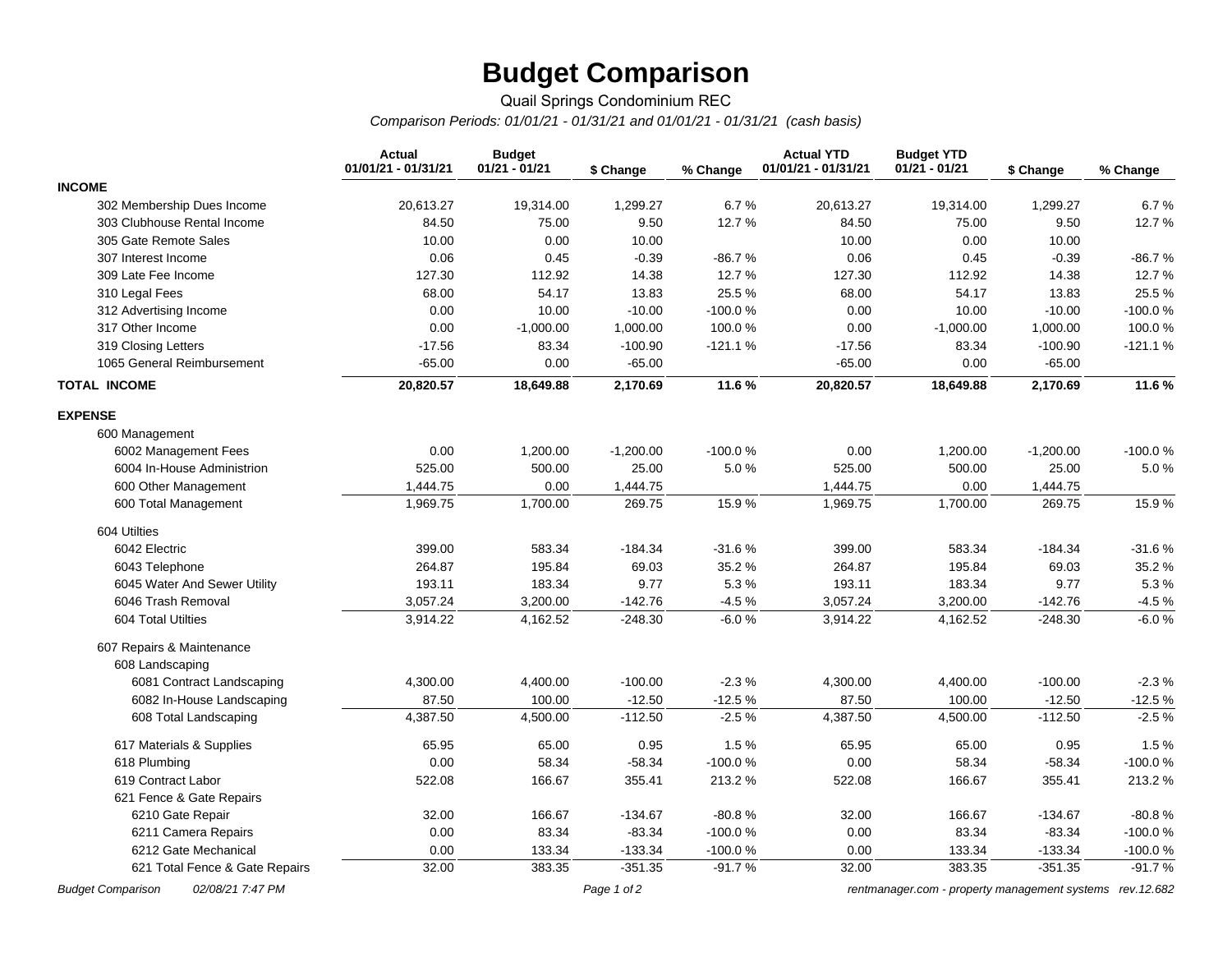|                                      | <b>Actual</b><br>01/01/21 - 01/31/21 | <b>Budget</b><br>$01/21 - 01/21$ | \$ Change   | % Change  | <b>Actual YTD</b><br>01/01/21 - 01/31/21 | <b>Budget YTD</b><br>$01/21 - 01/21$ | \$ Change   | % Change  |
|--------------------------------------|--------------------------------------|----------------------------------|-------------|-----------|------------------------------------------|--------------------------------------|-------------|-----------|
| 607 Total Repairs & Maintenance      | 5,007.53                             | 5,173.36                         | $-165.83$   | $-3.2%$   | 5,007.53                                 | 5,173.36                             | $-165.83$   | $-3.2%$   |
| 630 Special Assessment Project       |                                      |                                  |             |           |                                          |                                      |             |           |
| 633 Camera Equipment                 | 32.95                                | 0.00                             | 32.95       |           | 32.95                                    | 0.00                                 | 32.95       |           |
| 630 Total Special Assessment Project | 32.95                                | 0.00                             | 32.95       |           | 32.95                                    | 0.00                                 | 32.95       |           |
| 671 Legal, Professional Fees         |                                      |                                  |             |           |                                          |                                      |             |           |
| 6710 Legal Counsel                   | 0.00                                 | 212.00                           | $-212.00$   | $-100.0%$ | 0.00                                     | 212.00                               | $-212.00$   | $-100.0%$ |
| 671 Total Legal, Professional Fees   | 0.00                                 | 212.00                           | $-212.00$   | $-100.0%$ | 0.00                                     | 212.00                               | $-212.00$   | $-100.0%$ |
| 676 Accounting                       |                                      |                                  |             |           |                                          |                                      |             |           |
| 6761 Accounting Software             | 110.00                               | 110.00                           | 0.00        | 0.0%      | 110.00                                   | 110.00                               | 0.00        | 0.0 %     |
| 676 Total Accounting                 | 110.00                               | 110.00                           | 0.00        | $0.0\%$   | 110.00                                   | 110.00                               | 0.00        | $0.0 \%$  |
| 690 Other Expenses                   |                                      |                                  |             |           |                                          |                                      |             |           |
| 692 Reserve Fund                     | 0.00                                 | 5,000.00                         | $-5,000.00$ | $-100.0%$ | 0.00                                     | 5,000.00                             | $-5,000.00$ | $-100.0%$ |
| 690 Total Other Expenses             | 0.00                                 | 5,000.00                         | $-5,000.00$ | $-100.0%$ | 0.00                                     | 5,000.00                             | $-5,000.00$ | $-100.0%$ |
| 691 Adjustments To Expenses          | 0.50                                 | 0.00                             | 0.50        |           | 0.50                                     | 0.00                                 | 0.50        |           |
| 700 Office / Admin                   |                                      |                                  |             |           |                                          |                                      |             |           |
| 7003 Office Supplies                 | 0.00                                 | 45.00                            | $-45.00$    | $-100.0%$ | 0.00                                     | 45.00                                | $-45.00$    | $-100.0%$ |
| 700 Total Office / Admin             | 0.00                                 | 45.00                            | $-45.00$    | $-100.0%$ | 0.00                                     | 45.00                                | $-45.00$    | $-100.0%$ |
| <b>TOTAL EXPENSE</b>                 | 11,034.95                            | 16,402.88                        | $-5,367.93$ | $-32.7%$  | 11,034.95                                | 16,402.88                            | $-5,367.93$ | $-32.7%$  |
| <b>OTHER INCOME</b>                  |                                      |                                  |             |           |                                          |                                      |             |           |
| 800 Unallocated Prepays              | 3,148.42                             | 0.00                             | 3,148.42    |           | 3,148.42                                 | 0.00                                 | 3,148.42    |           |
| TOTAL OTHER INCOME                   | 3,148.42                             | 0.00                             | 3,148.42    |           | 3,148.42                                 | 0.00                                 | 3,148.42    |           |
| <b>NET INCOME</b>                    | 12,934.04                            | 2,247.00                         | 10,687.04   | 475.6%    | 12,934.04                                | 2,247.00                             | 10,687.04   | 475.6%    |
| <b>NET INCOME SUMMARY</b>            |                                      |                                  |             |           |                                          |                                      |             |           |
| Income                               | 20,820.57                            | 18,649.88                        | 2,170.69    | 11.6%     | 20,820.57                                | 18,649.88                            | 2,170.69    | 11.6%     |
| Expense                              | $-11,034.95$                         | $-16,402.88$                     | 5,367.93    | 32.7%     | $-11,034.95$                             | $-16,402.88$                         | 5,367.93    | 32.7%     |
| Other Income & Expense               | 3,148.42                             | 0.00                             | 3,148.42    |           | 3,148.42                                 | 0.00                                 | 3,148.42    |           |
| <b>NET INCOME</b>                    | 12,934.04                            | 2,247.00                         | 10,687.04   | 475.6%    | 12,934.04                                | 2,247.00                             | 10,687.04   | 475.6%    |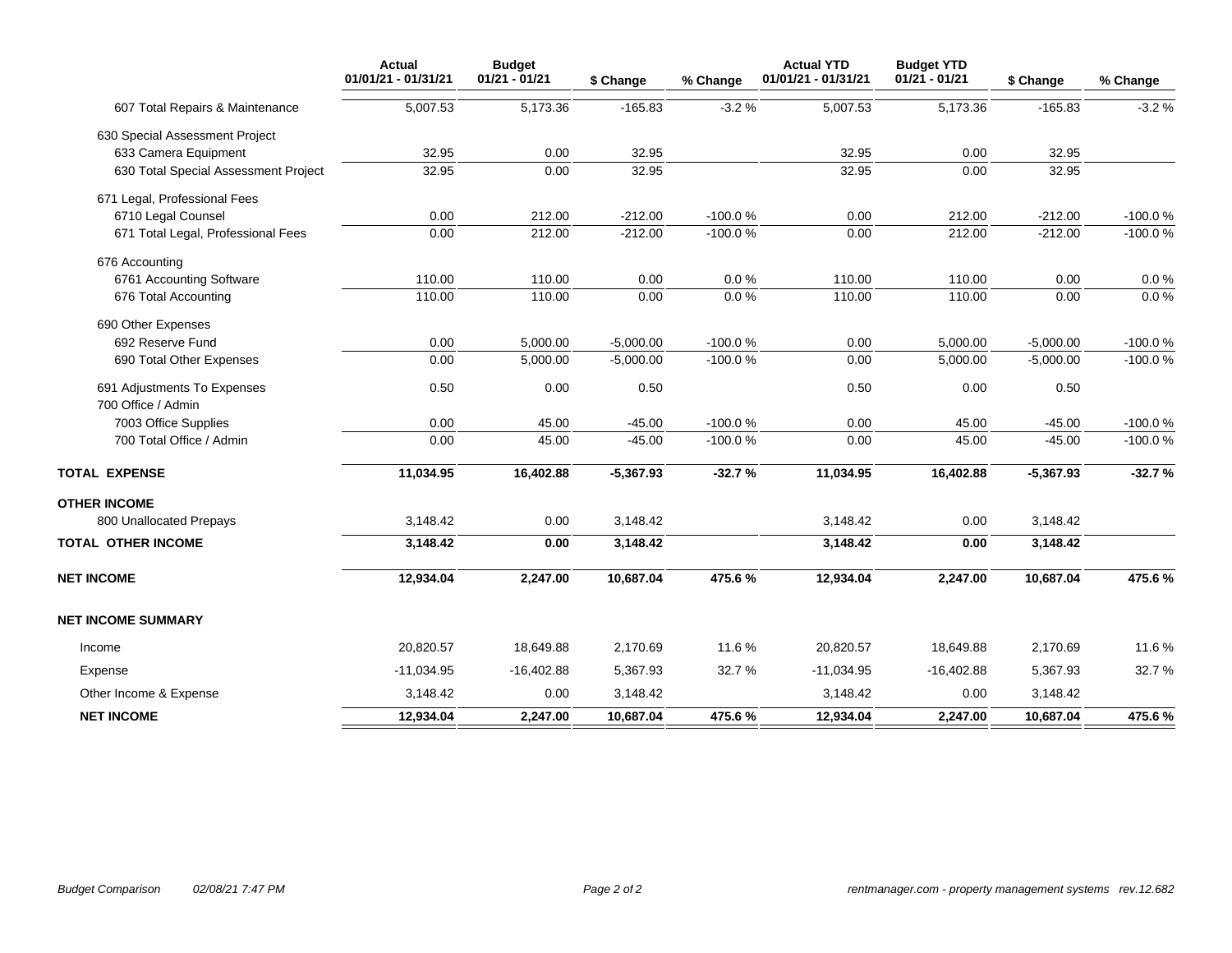# Balance Sheet

### Quail Springs Condominiums REC *As of 01/31/21 (cash basis)*

#### ASSETS

| <b>Bank Account</b>                   |             |
|---------------------------------------|-------------|
| 1002 QSREC BOK op                     | 22,856.47   |
| 1004 QSREC BOK res                    | 3,649.89    |
| <b>Total Bank Account</b>             | 26,506.36   |
| <b>Other Current Asset</b>            |             |
| 1100 Undeposited Funds                | 715.19      |
| 2010 Pass-through                     | $-1,359.07$ |
| <b>Total Other Current Asset</b>      | $-643.88$   |
| <b>Fixed Asset</b>                    |             |
| 1009 Equipment & Machinery            | 325.11      |
| <b>Total Fixed Asset</b>              | 325.11      |
| TOTAL ASSETS                          | 26,187.59   |
| <b>LIABILITIES &amp; EQUITY</b>       |             |
| Liabilities                           |             |
| <b>Other Current Liability</b>        |             |
| 2009 Security Deposits                | $-200.00$   |
| <b>Total Other Current Liability</b>  | $-200.00$   |
| <b>Total Liabilities</b>              | $-200.00$   |
| Equity                                |             |
| 3000 Net Income                       | 12,934.04   |
| 3001 Retained Earnings                | 13,453.55   |
| <b>Total Equity</b>                   | 26,387.59   |
| <b>TOTAL LIABILITIES &amp; EQUITY</b> | 26,187.59   |
|                                       |             |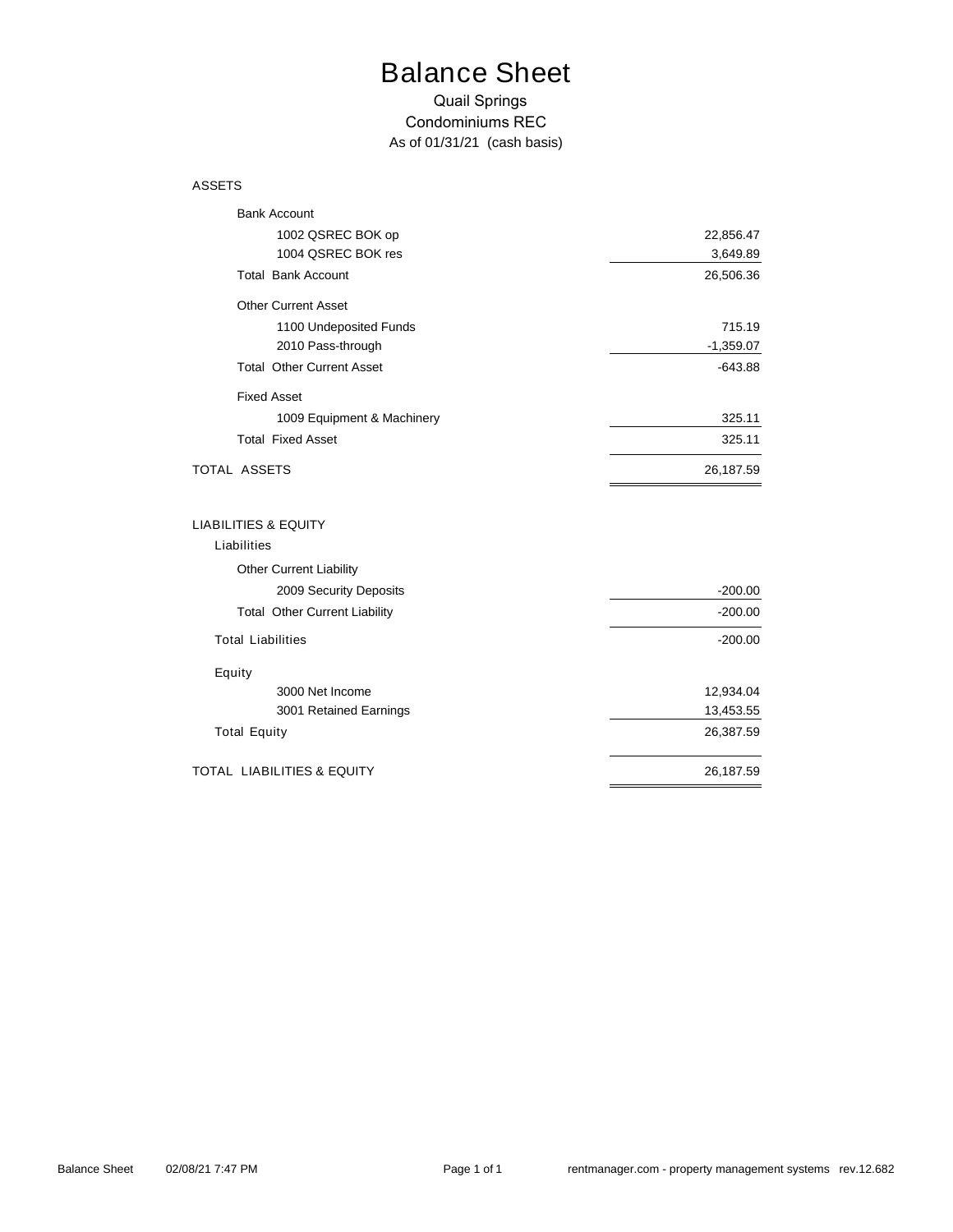# **Bank Reconciliation Report**

QSREC BOK op

Reconciled on: 01/31/21

## **Deposits**

| Date     | Ref#  | <b>Details</b>            | Amount    |
|----------|-------|---------------------------|-----------|
| 12/31/20 | D3895 | <b>Bank Deposit</b>       | 347.03    |
| 01/04/21 | D3896 | <b>Bank Deposit</b>       | 2,853.24  |
| 01/04/21 | D3897 | <b>Bank Deposit</b>       | 70.00     |
| 01/05/21 | D3898 | <b>Bank Deposit</b>       | 2,170.39  |
| 01/05/21 | D3899 | <b>Bank Deposit</b>       | 165.00    |
| 01/06/21 | D3900 | Bank Deposit: Epay        | 65.00     |
| 01/06/21 | D3910 | <b>Bank Deposit: Epay</b> | 70.77     |
| 01/07/21 | D3901 | Bank Deposit: Epay        | 2,294.67  |
| 01/07/21 | D3902 | Bank Deposit: Epay        | 419.25    |
| 01/07/21 | D3903 | <b>Bank Deposit</b>       | 1,117.83  |
| 01/08/21 | D3904 | <b>Bank Deposit</b>       | 455.00    |
| 01/08/21 | D3905 | Bank Deposit: Epay        | 10.50     |
| 01/08/21 | D3906 | <b>Bank Deposit</b>       | 451.00    |
| 01/09/21 | D3908 | Bank Deposit: Epay        | 176.50    |
| 01/09/21 | D3909 | <b>Bank Deposit: Epay</b> | 142.03    |
| 01/11/21 | D3907 | <b>Bank Deposit</b>       | 1,773.00  |
| 01/12/21 | D3911 | Bank Deposit: Epay        | 222.00    |
| 01/13/21 | D3912 | Bank Deposit: Epay        | 121.00    |
| 01/14/21 | D3913 | <b>Bank Deposit: Epay</b> | 176.50    |
| 01/14/21 | D3914 | <b>Bank Deposit</b>       | 418.10    |
| 01/14/21 | D3915 | <b>Bank Deposit</b>       | 1,755.00  |
| 01/15/21 | D3916 | Bank Deposit: Epay        | 71.75     |
| 01/15/21 | D3917 | Bank Deposit: Epay        | 60.50     |
| 01/16/21 | D3919 | Bank Deposit: Epay        | 793.25    |
| 01/16/21 | D3920 | Bank Deposit: Epay        | 116.00    |
| 01/18/21 | D3918 | <b>Bank Deposit</b>       | 2,417.00  |
| 01/18/21 | D3921 | <b>Bank Deposit</b>       | 653.50    |
| 01/20/21 | D3922 | <b>Bank Deposit</b>       | 524.94    |
| 01/20/21 | D3923 | <b>Bank Deposit: Epay</b> | 322.51    |
| 01/21/21 | D3924 | Bank Deposit: Epay        | 218.50    |
| 01/22/21 | D3925 | Bank Deposit: Epay        | 60.50     |
| 01/22/21 | D3926 | <b>Bank Deposit: Epay</b> | 60.50     |
| 01/25/21 | D3927 | <b>Bank Deposit</b>       | 882.50    |
| 01/26/21 | D3928 | Bank Deposit: Epay        | 116.00    |
| 01/26/21 | D3929 | <b>Bank Deposit</b>       | 445.50    |
| 01/27/21 | D3930 | <b>Bank Deposit</b>       | 256.50    |
| 01/27/21 | D3931 | <b>Bank Deposit</b>       | 60.50     |
| 01/27/21 | D3932 | Bank Deposit: Epay        | 200.00    |
| 01/27/21 | D3933 | <b>Bank Deposit</b>       | 55.50     |
| 01/28/21 | D3934 | <b>Bank Deposit</b>       | 415.50    |
| 01/29/21 | D3935 | Bank Deposit: Epay        | 69.50     |
|          |       |                           | 23,074.26 |
|          |       |                           |           |

**Payments** 

| Date     | Ref# | <b>Details</b>          | Amount   |
|----------|------|-------------------------|----------|
| 12/23/20 | 3140 | Ignacio Pasillas        | 4,300.00 |
| 12/30/20 | 3142 | Home Depot              | 36.90    |
| 01/06/21 | 3143 | <b>Waste Connection</b> | 3,057.24 |
| 01/06/21 | 3144 | City of Oklahoma City   | 89.60    |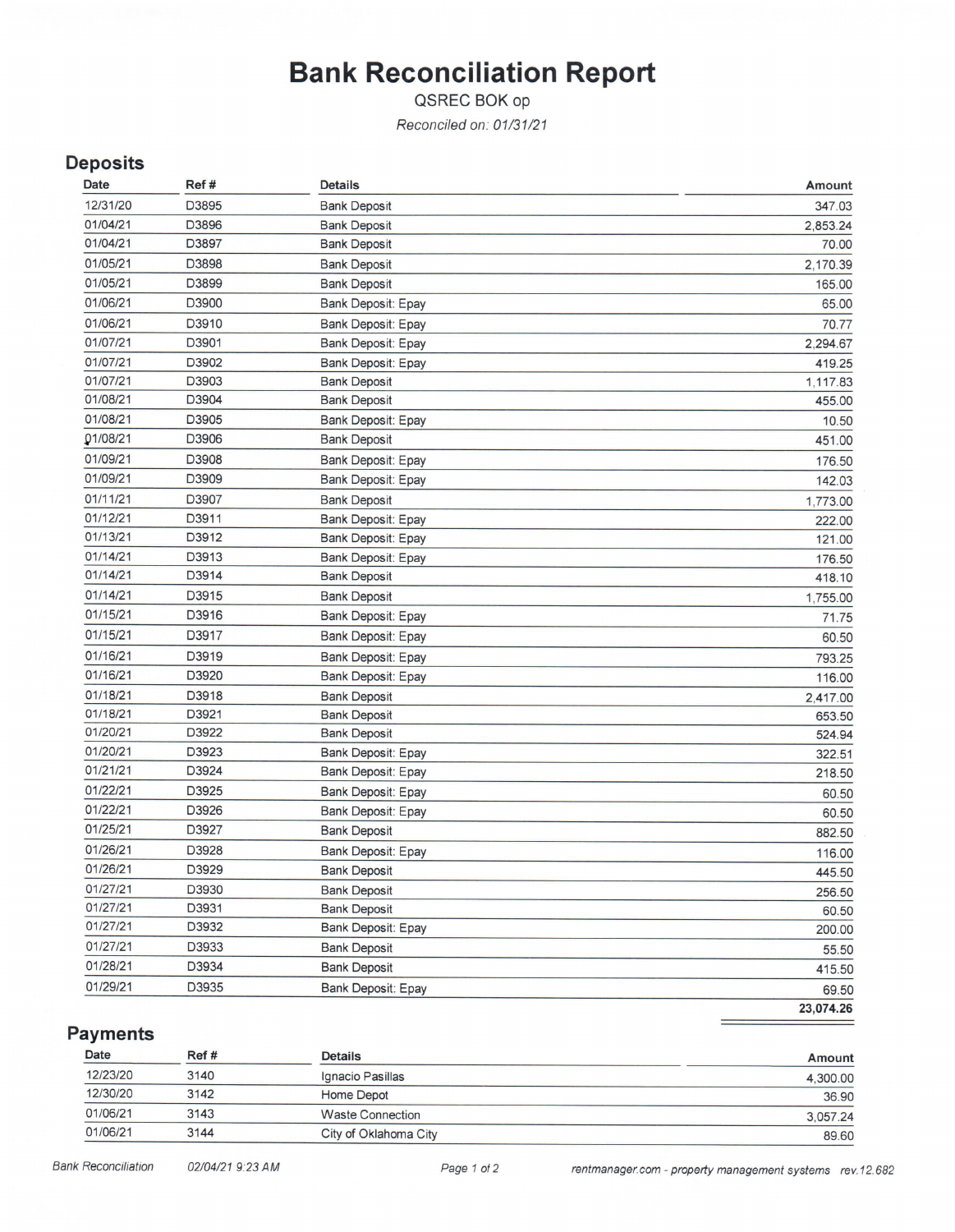| Date     | Ref#       | <b>Details</b>                  | <b>Amount</b> |
|----------|------------|---------------------------------|---------------|
| 01/06/21 | 3145       | <b>Wolfe's Cleaning Service</b> | 274.08        |
| 01/08/21 | N3901      | Bank Deposit NSF (1/8/2021)     | 148.34        |
| 01/11/21 | J54        | Journal                         | 0.50          |
| 01/13/21 | 3146       | Quail Springs HOA Phase I       | 110.00        |
| 01/13/21 | 3147       | Melissa Lupardus                | 65.00         |
| 01/21/21 | 3148       | Oklahoma HOA Partner            | 1,969.75      |
| 01/21/21 | 3150       | OG&E                            | 399.00        |
| 01/21/21 | 3151       | Home Depot                      | 28.98         |
| 01/21/21 | 3153       | City of Oklahoma City           | 103.51        |
| 01/21/21 | <b>ACH</b> | AT&T                            | 264.87        |
| 01/21/21 |            | <b>Security Logics</b>          | 32.95         |
| 02/04/21 | N3907      | Bank Deposit NSF (2/4/2021)     | 75.00         |
|          |            |                                 | 10,955.72     |

### **Outstanding Deposits**

| Date     | Ref#  | <b>Details</b>      | Amount   |
|----------|-------|---------------------|----------|
| 01/29/21 | D3936 | <b>Bank Deposit</b> | 1,286.19 |
| 02/01/21 | D3937 | <b>Bank Deposit</b> | 877.47   |
| 02/01/21 | D3938 | <b>Bank Deposit</b> | 70.00    |
| 02/02/21 | D3939 | <b>Bank Deposit</b> | 1,075.00 |
| 02/03/21 | D3940 | Bank Deposit: Epay  | 188.62   |
| 02/03/21 | D3941 | <b>Bank Deposit</b> | 359.19   |
| 02/03/21 | D3942 | <b>Bank Deposit</b> | 1,106.74 |
| 02/04/21 | D3943 | <b>Bank Deposit</b> | 2,143.50 |
| 02/04/21 | D3944 | <b>Bank Deposit</b> | 338.00   |
|          |       |                     | 7,444.71 |
|          |       |                     |          |

### Outstanding **Payments**

| Ref # | <b>Details</b>                           | Amount   |
|-------|------------------------------------------|----------|
| 3149  | HRES Maintenance & Make Ready            | 119.50   |
| 3152  | Ignacio Pasillas                         | 4,300.00 |
| 3154  | HRES Maintenance & Make Ready            | 48.00    |
| 3155  | Home Depot                               | 36.97    |
| 3156  | <b>Wolfe's Cleaning Service</b>          | 200.00   |
| 3157  | Nash Cohenour Kelley & Giessmann, PC     | 44.00    |
| 3158  | <b>Waste Connection</b>                  | 3.078.44 |
| 3159  | <b>HRES Maintenance &amp; Make Ready</b> | 30.00    |
| 3160  | Home Depot                               | 24.96    |
| 3161  | Oklahoma HOA Partner                     | 25.00    |
|       |                                          | 7.906.87 |
|       |                                          |          |

## **Summary**

| <b>Beginning Balance:</b> | 14.081.21   |
|---------------------------|-------------|
| + Selected Deposits (41)  | 23.074.26   |
| - Selected Payments (16)  | 10,955.72   |
| <b>Ending Balance:</b>    | 26, 199. 75 |
| Goal:                     | 26,199.75   |
| Difference:               | 0.00        |

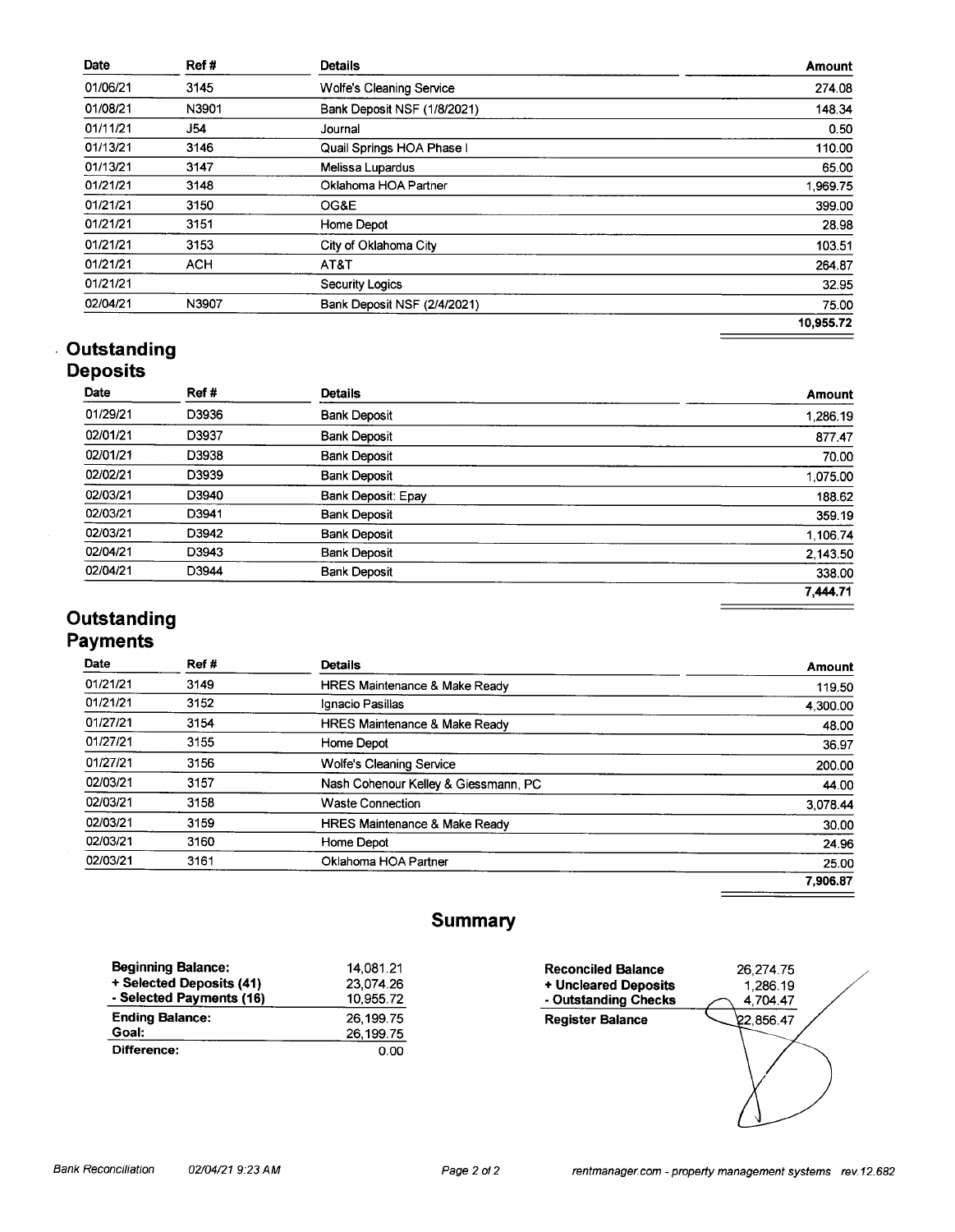# Owner Bill Attachments

## Quail Springs Condominium REC

*Paid between 01/01/21 and 01/31/21*

| <b>Bill Date</b> | Vendor                                                  | Invoice #             |                           | Memo | Amount  | No. of<br><b>Attachments</b> |
|------------------|---------------------------------------------------------|-----------------------|---------------------------|------|---------|------------------------------|
|                  | 11/01/19 Quail Springs HOA Phase                        |                       |                           |      | 110.00  | 0                            |
|                  | 12/15/20 WCA Waste Systems INC 0220001786 EFT 739266955 |                       |                           |      | 3057.24 |                              |
|                  | 12/17/20 City of Oklahoma City                          |                       | 14413water1 EFT 739101921 |      | 89.60   |                              |
|                  | 12/22/20 HRES Maintenance & Mal122220-QSR               |                       |                           |      | 48.00   | 0                            |
|                  | 12/26/20 Wolfe's Cleaning Service QSRclean12            |                       |                           |      | 274.08  |                              |
|                  | 12/29/20 HRES Maintenance & Mal 122920-QSR              |                       |                           |      | 87.50   |                              |
|                  | 12/29/20 Oklahoma HOA Partner                           | 122920-QSR            |                           |      | 525.00  |                              |
|                  | 01/07/21 Home Depot                                     | 5511665               | 6035322149659678          |      | 28.98   |                              |
| 01/07/21 OG&E    |                                                         |                       | QSRclubele1EFT 248920690  |      | 366.00  |                              |
| 01/07/21 OG&E    |                                                         |                       | QSRgateEle EFT 248920661  |      | 18.00   |                              |
| 01/07/21 OG&E    |                                                         |                       | QSRsprinkle EFT 248920643 |      | 15.00   |                              |
|                  | 01/08/21 Ignacio Pasillas                               | 1730                  |                           |      | 4300.00 |                              |
|                  | 01/11/21 City of Oklahoma City                          |                       | QSRwater01 EFT 2145769641 |      | 103.51  |                              |
|                  | 01/11/21 Melissa Lupardus                               | 2020 DUES             |                           |      | 65.00   | 0                            |
|                  | 01/12/21 HRES Maintenance & Mal011221-QSR               |                       |                           |      | 32.00   |                              |
|                  | 01/15/21 Home Depot                                     | 7512199               | 6035322149659678          |      | 36.97   |                              |
| 01/18/21         | Oklahoma HOA Partner                                    | DEC20MGM              |                           |      | 1444.75 | 0                            |
|                  | 01/21/21 AT&T Services                                  | AT&T                  |                           |      | 264.87  | 0                            |
|                  | 01/21/21 Security Options                               | <b>SecurityOption</b> |                           |      | 32.95   | 0                            |
|                  | 01/25/21 Wolfe's Cleaning Service QSRcleaning           |                       |                           |      | 200.00  |                              |